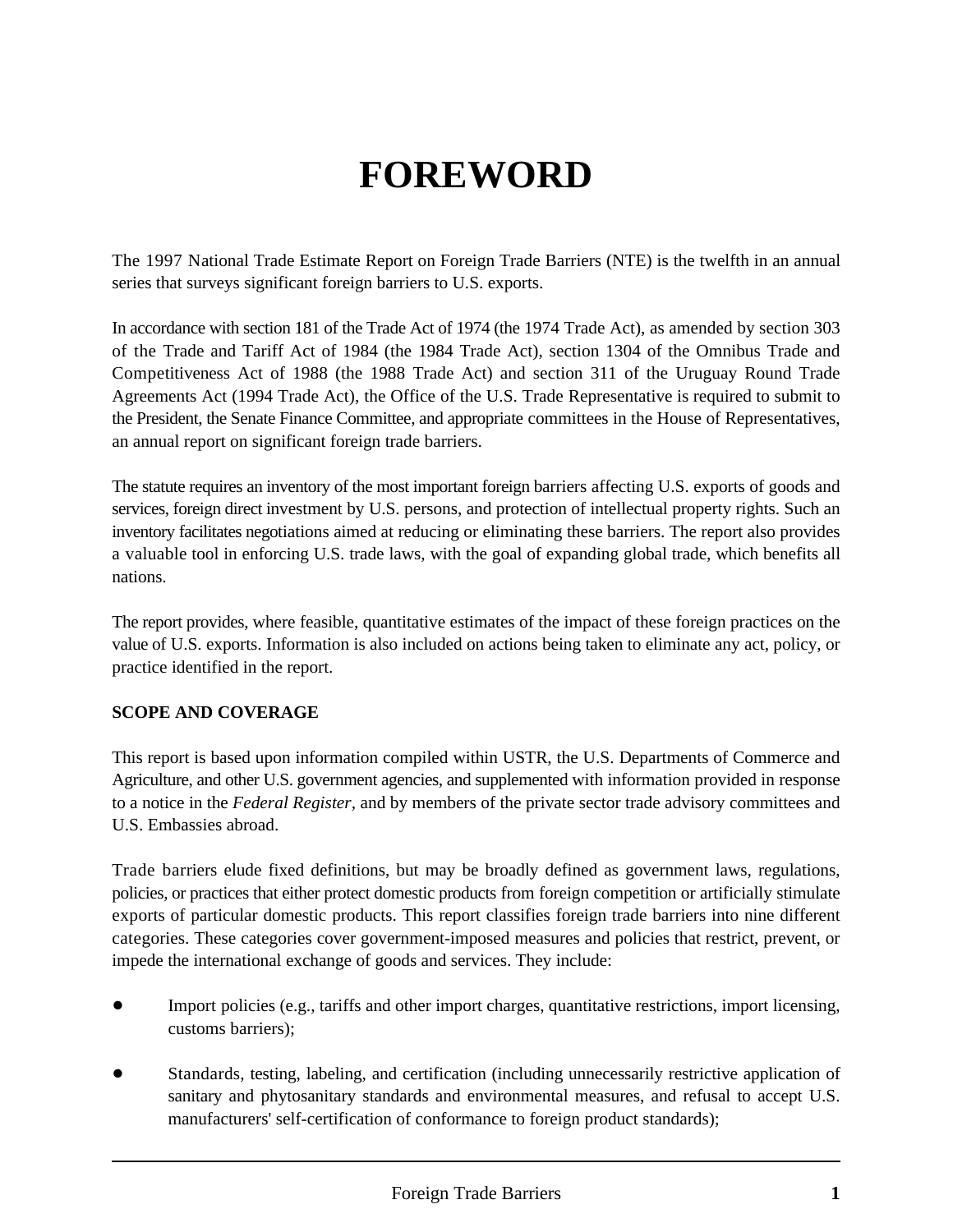## **Foreword**

- Government procurement (e.g., "buy national" policies and closed bidding);
- ! Export subsidies (e.g., export financing on preferential terms and agricultural export subsidies that displace U.S. exports in third country markets);
- Lack of intellectual property protection (e.g., inadequate patent, copyright, and trademark regimes);
- Services barriers (e.g., limits on the range of financial services offered by foreign financial institutions,<sup>1</sup> regulation of international data flows, and restrictions on the use of foreign data processing);
- ! Investment barriers (e.g., limitations on foreign equity participation and on access to foreign government-funded research and development (R&D) programs, local content and export performance requirements, and restrictions on transferring earnings and capital);
- ! Anticompetitive practices with trade effects tolerated by foreign governments (including anticompetitive activities of both state-owned and private firms that apply to services or to goods and that restrict the sale of U.S. products to any firm, not just to foreign firms that perpetuate the practices); and
- Other barriers (barriers that encompass more than one category, e.g., bribery and corruption, $\alpha$  or that affect a single sector).

The NTE report covers significant barriers, whether they are consistent or inconsistent with international trading rules. Many barriers to U.S. exports are consistent with existing international trade agreements. Tariffs, for example, are an accepted method of protection under the General Agreement on Tariffs and Trade (GATT). Even a very high tariff does not violate international rules unless a country has made a "bound" commitment not to exceed a specified rate. On the other hand, where measures are not consistent with international rules, they are actionable under U.S. trade law and through the World Trade Organization (WTO).

This report discusses the largest export markets for the United States, including 46 nations,<sup>3</sup> Taiwan, Hong Kong, and two regional bodies. Some countries were excluded from this report due primarily to the relatively small size of their markets or the absence of major trade complaints from representatives of U.S. goods and services sectors. However, the omission of particular countries and barriers does not imply that they are not of concern to the United States.

In prior reports, most non-market economies also were excluded, since the trade barriers in those countries were qualitatively different from those found in other economies. However, as the economies of the republics of the former Soviet Union and most economies of the countries of Central Europe evolve away from central planning toward a market orientation, some of them have changed sufficiently to warrant an examination of their trade regimes. Where such examination has revealed trade barriers, those barriers have been included in this report.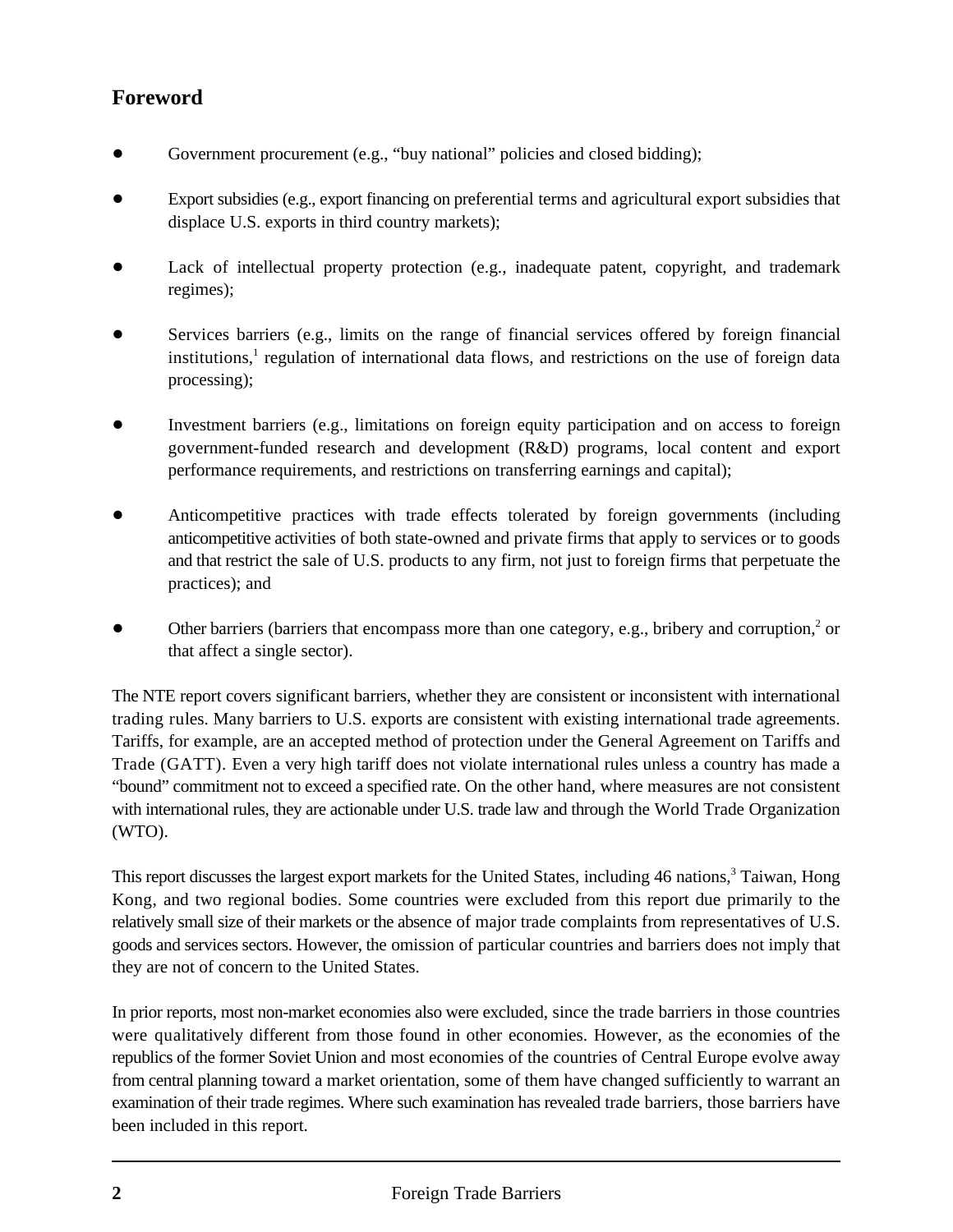The merchandise trade data contained in the NTE report are based on total U.S. exports, free alongside  $(f.a.s.)<sup>4</sup>$  value, and general U.S. imports, customs value (defined in Section 402, Tariff Act of 1930, 19 U.S.C. 1401a), as reported by the Bureau of the Census, Department of Commerce. (NOTE: These data are ranked according to size of export market in the Appendix.) The direct investment data are from the September 1996 issue of the Survey of Current Business and unpublished data from the Bureau of Economic Analysis, Department of Commerce.

#### **TRADE IMPACT ESTIMATES AND FOREIGN BARRIERS**

Wherever possible, this report presents estimates of the impact on U.S. exports of specific foreign trade barriers or other trade distorting practices. However, it must be understood that these estimates are only approximations. Also, where consultations related to specific foreign practices were proceeding at the time this report was published, estimates were excluded, in order to avoid prejudice to those consultations.

The estimates included in this report constitute an attempt to assess quantitatively the potential effect of removing certain foreign trade barriers on particular U.S. exports. However, the estimates cannot be used to determine the total effect upon U.S. exports to either the country in which a barrier has been identified or to the world in general. In other words, the estimates contained in this report cannot be aggregated in order to derive a total estimate of gain in U.S. exports to a given country or the world.

Trade barriers or other trade distorting practices affect U.S. exports to another country because these measures effectively impose costs on such exports that are not imposed on goods produced domestically in the importing country. In theory, estimating the impact of a foreign trade measure upon U.S. exports of goods requires knowledge of the (extra) cost the measure imposes upon them, as well as knowledge of market conditions in the United States, in the country imposing the measure, and in third countries. In practice, such information often is not available.

Where sufficient data exist, an approximate impact of tariffs upon U.S. exports can be derived by obtaining estimates of supply and demand price elasticities in the importing country and in the United States. Typically, the U.S. share of imports is assumed to be constant. When no calculated price elasticities are available, reasonable postulated values are used. The resulting estimate of lost U.S. exports is approximate, depends upon the assumed elasticities, and does not necessarily reflect changes in trade patterns with third countries. Similar procedures are followed to estimate the impact upon our exports of subsidies that displace U.S. exports in third country markets.

The task of estimating the impact of nontariff measures on U.S. exports is far more difficult, since there is no readily available estimate of the additional cost these restrictions impose upon imports. Quantitative restrictions or import licenses limit (or discourage) imports and thus raise domestic prices, much as a tariff does. However, without detailed information on price differences between countries and on relevant supply and demand conditions, it is difficult to derive the estimated effects of these measures upon U.S. exports. Similarly, it is difficult to quantify the impact upon U.S. exports (or commerce) of other foreign practices such as government procurement policies, nontransparent standards, or inadequate intellectual property rights protection.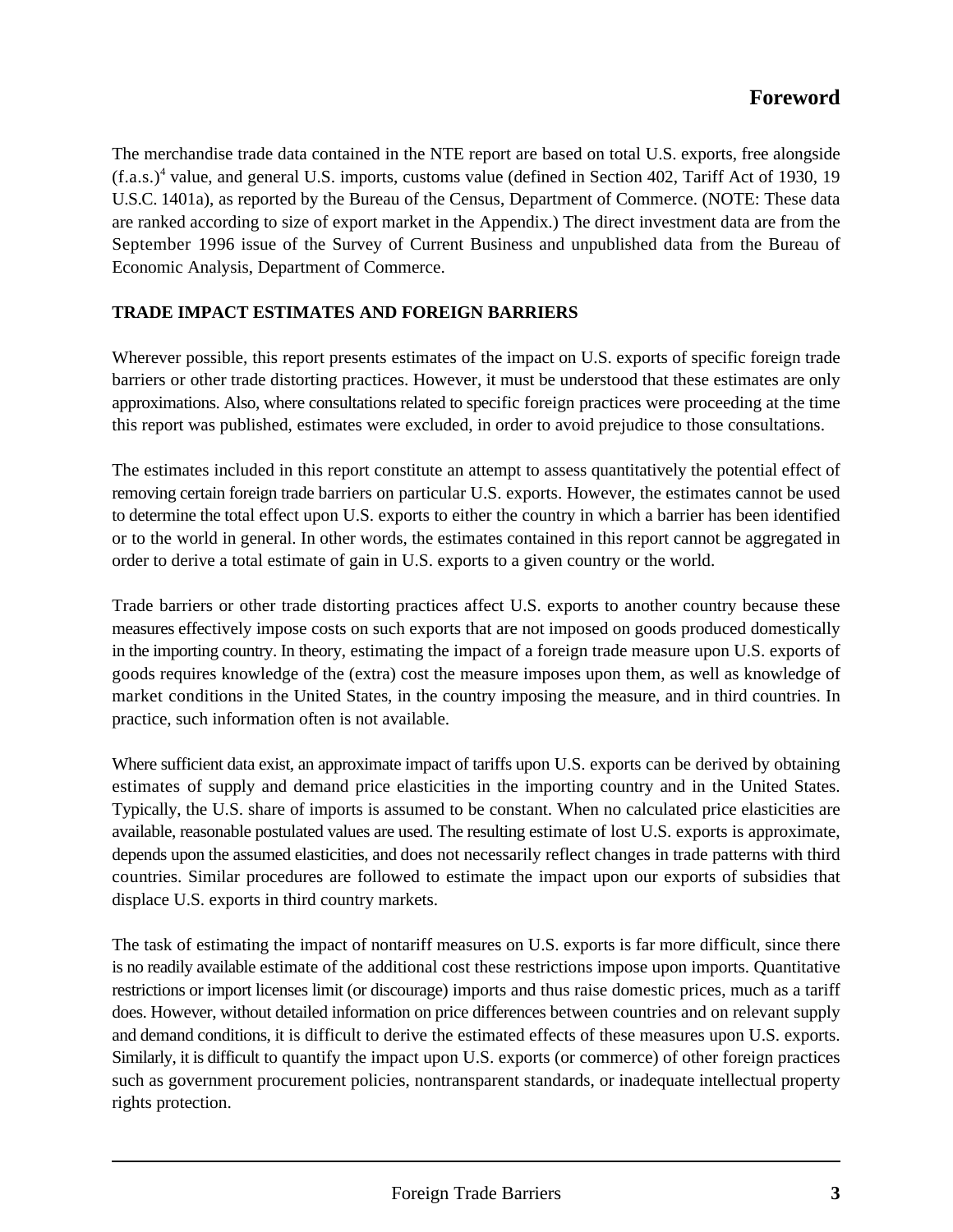### **Foreword**

In some cases, particular U.S. exports are restricted by both foreign tariff and nontariff barriers. For the reasons stated above, it may be difficult to estimate the impact of such nontariff barriers on U.S. exports. When the value of actual U.S. exports is reduced to an unknown extent by one or more than one nontariff measure, it then becomes derivatively difficult to estimate the effect of even the overlapping tariff barriers on U.S. exports.

The same limitations that affect the ability to estimate the impact of foreign barriers upon U.S. goods exports apply to U.S. services exports. Furthermore, the trade data on services exports are extremely limited and of questionable reliability. For these reasons, estimates of the impact of foreign barriers on trade in services also are difficult to compute.

With respect to investment barriers, there are no accepted techniques for estimating the impact of such barriers on U.S. investment flows. For this reason, no such estimates are given in this report. The NTE report includes generic government regulations and practices which are not product-specific. These are among the most difficult types of foreign practices for which to estimate trade effects.

In the context of trade actions brought under U.S. law, estimations of the impact of foreign practices on U.S. commerce are substantially more feasible. Trade actions under U.S. law are generally product-specific and therefore more tractable for estimating trade effects. In addition, the process used when a specific trade action is brought will frequently make available non-U.S. government data (U.S. company or foreign sources) otherwise not available in the preparation of a broad survey such as this report.

In some cases, industry valuations estimating the financial effects of barriers are contained in the report. The methods computing these valuations are sometimes uncertain. Hence, their inclusion in the NTE report should not be construed as a U.S. government endorsement of the estimates they reflect.

March 31, 1997

#### **Endnotes**

1. The current NTE report covers only those financial services-related market access issues brought to the attention of USTR by outside sources. For the reader interested in a more comprehensive discussion of financial services barriers, the Treasury Department publishes quadrennially (most recently in 1994) the National Treatment Study. Prepared in collaboration with the Secretary of State, the Office of the Comptroller of the Currency, the Federal Reserve Board, the Federal Deposit Insurance Corporation, the Securities and Exchange Commission, and the Department of Commerce, the Study analyzes in detail treatment of U.S. commercial banks and securities firms in foreign markets. It is intended as an authoritative reference for assessing financial services regimes abroad.

2. It is difficult to obtain information on specific problems associated with bribery and corruption, particularly since its perpetrators go to great lengths to conceal their activities. Nevertheless, a consistent complaint from U.S. firms is that they have experienced situations that suggest corruption has played a role in the award of foreign contracts.

This is particularly true in large infrastructure projects. Companies located in other countries generally do not face the constraints applied to U.S. firms under the Foreign Corrupt Practices Act (FCPA) in their dealings with government officials in third countries. The result can be a competitive advantage in favor of foreign firms in international transactions, particularly in the developing world.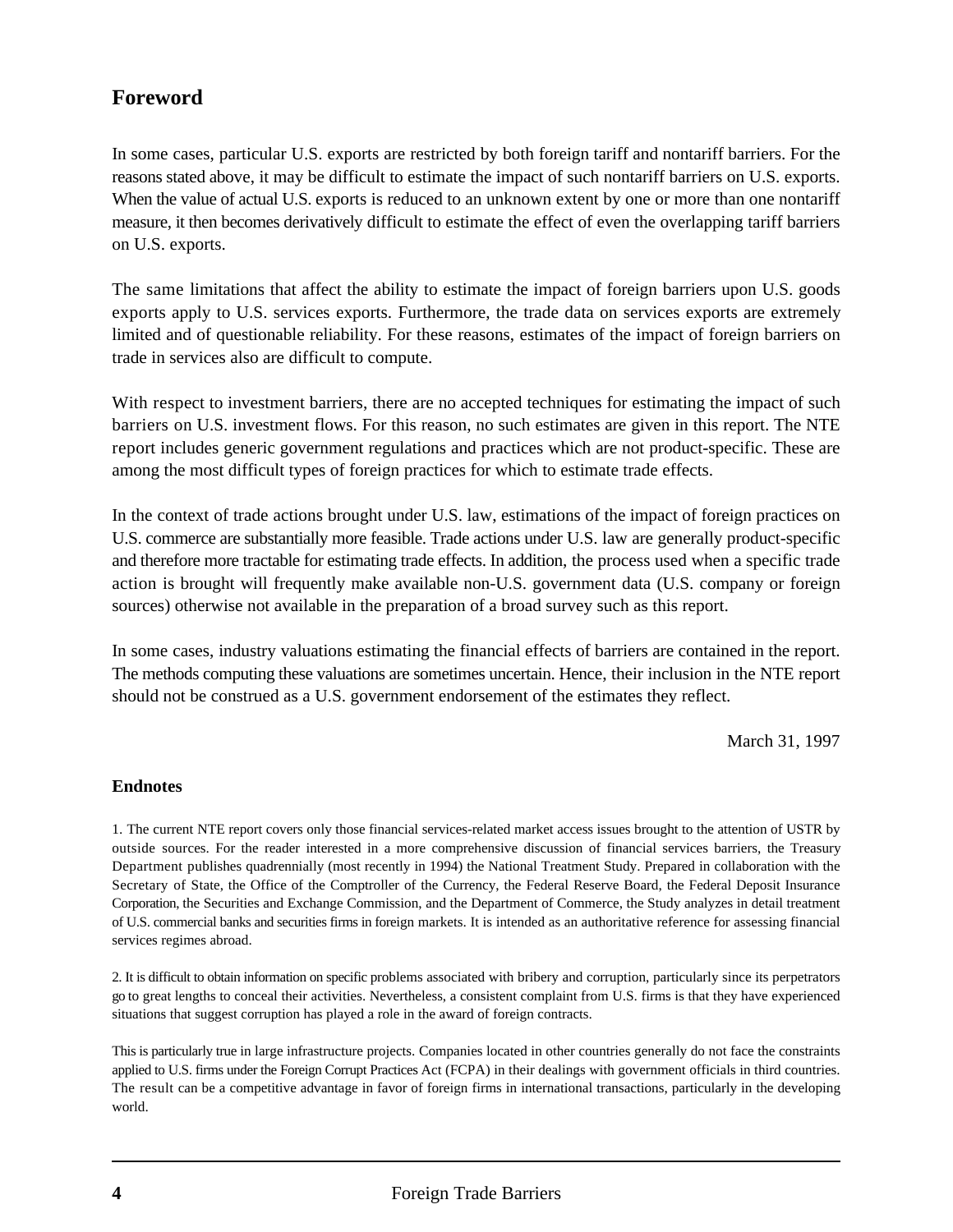Corruption takes many forms. For example, in many countries, it is seen in government procurement and Customs practices. If left unchecked, bribery and corruption can negate market access gained through trade negotiations and could begin to undermine the foundations of the international trading system.

The United States has taken an active role in addressing bribery and corruption in international business transactions. With the strong urging of the United States, at the 1996 OECD Ministerial meeting, Ministers committed to take steps to eliminate the tax deductibility in their countries of bribes to foreign public officials, to criminalize bribery, and to examine methods to accomplish those objectives. We continue to exhort our trading partners to criminalize bribery directly, through national laws, rather than through the time-consuming international treaty process. Finally, the United States is pressing for a strong follow-up OECD recommendation on criminalization at the May 1997 Ministerial meeting, preferably to be based upon a recommendation by the Working Group on Bribery on a common set of essential elements for effective criminalization of foreign bribery.

In March 1996, countries in the Western Hemisphere concluded negotiation of the Inter-American Convention Against Corruption. This Convention, a direct result of the Summit of the Americas Plan of Action, includes language modeled on the FCPA, thereby multilateralizing the criminalization of bribery within the region. The Convention entered into force in March 1997 and awaits ratification by the U.S. Senate. Meanwhile, the Organization of American States is working on a set of model laws that ratifying countries can use to implement the Convention.

To complement efforts in these fora, the United States has proposed that the World Trade Organization (WTO) take up work in related areas. Several existing WTO Agreements, such as the Customs Valuation Agreement and the Pre-shipment Inspection Agreement, already address some problems associated with bribery and corruption. At the December 1996 Ministerial meeting in Singapore, the United States succeeded in gaining approval of the formation of a working group to study transparency in government procurement practices, with a view towards developing elements for inclusion in a multilateral agreement. A separate WTO Ministerial decision to undertake exploratory and analytical work on the simplification of trade and customs procedures should provide an opportunity for the WTO to identify and pursue means to reduce the impact of bribery and corruption on international trade, particularly with respect to balance of payments, customs valuation, and pre-shipment inspection provisions.

3. This total includes as one unit the Newly Independent States (NIS), comprising Armenia, Azerbaijan, Belarus, Georgia, Kazakstan, Kyrgyzstan, Moldova, Tajikistan, Turkmenistan, Ukraine, and Uzbekistan.

4. Free alongside (f.a.s.): Under this term, the seller quotes a price, including delivery of the goods alongside and within the reach of the loading tackle (hoist) of the vessel bound overseas.